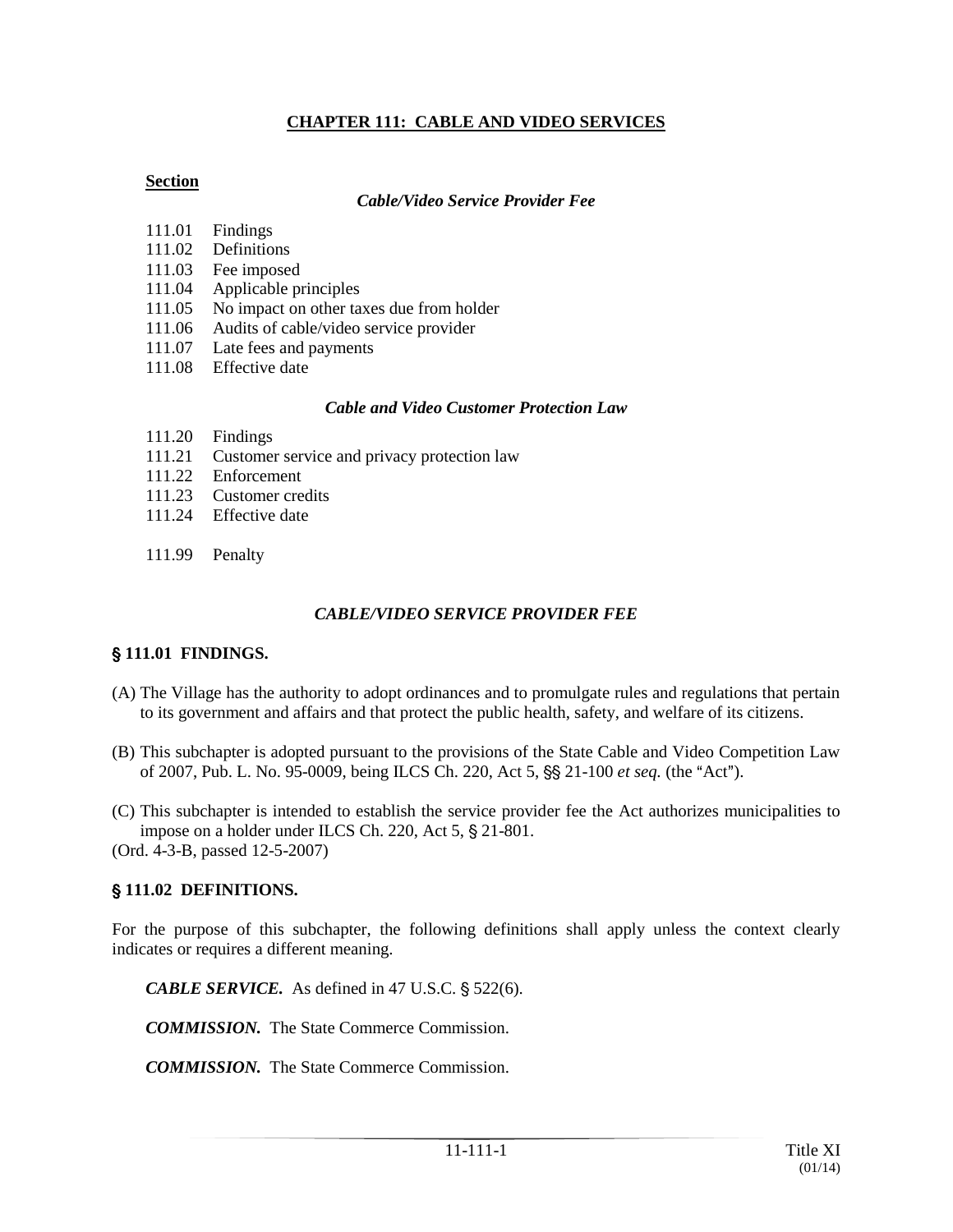- (1) *GROSS REVENUES* shall include the following:
	- (a) Recurring charges for cable or video service;
	- (b) Event-based charges for cable service or video service, including, but not limited to, pay-per-view and video-on-demand charges;
	- (c) Rental of set top boxes and other cable service or video service equipment;
	- (d) Service charges related to the provision of cable service or video service, including, but not limited to, activation, installation, and repair charges;
	- (e) Administrative charges related to the provision of cable service or video service, including, but not limited to, service order and service termination charges;
	- (f) Late payment fees or charges, insufficient funds check charges, and other charges assessed to recover the costs of collecting delinquent payments;
	- (g) A pro rata portion of all revenue derived by the holder or its affiliates pursuant to compensation arrangements for advertising or for promotion or exhibition of any products or services derived from the operation of the holder's network to provide cable service or video service within the Village. The allocation shall be based on the number of subscribers in the Village divided by the total number of subscribers in relation to the relevant regional or national compensation arrangement;
	- (h) Compensation received by the holder that is derived from the operation of the holder's network to provide cable service or video service with respect to commissions that are received by the holder as compensation for promotion or exhibition of any products or services on the holder's network, such as a "home shopping" or similar channel, subject to division (1)(i) below;
	- (i) In the case of a cable service or video service that is bundled or integrated functionally with other services, capabilities, or applications, the portion of the holder's revenue attributable to the other services, capabilities, or applications shall be included in the gross revenue unless the holder can reasonably identify the division or exclusion of the revenue from its books and records that are kept in the regular course of business; and
	- (j) The service provider fee permitted by ILCS Ch. 220, Act  $5$ ,  $\S$  21-801(b).
- (2) *GROSS REVENUES* do not include any of the following:
	- (a) Revenues not actually received, even if billed, such as bad debt, subject to ILCS Ch. 220, Act 5, § 21-801(c)(1)(vi);
	- (b) Refunds, discounts, or other price adjustments that reduce the amount of gross revenues received by the holder of the state-issued authorization to the extent the refund, rebate, credit, or discount is attributable to cable service or video service;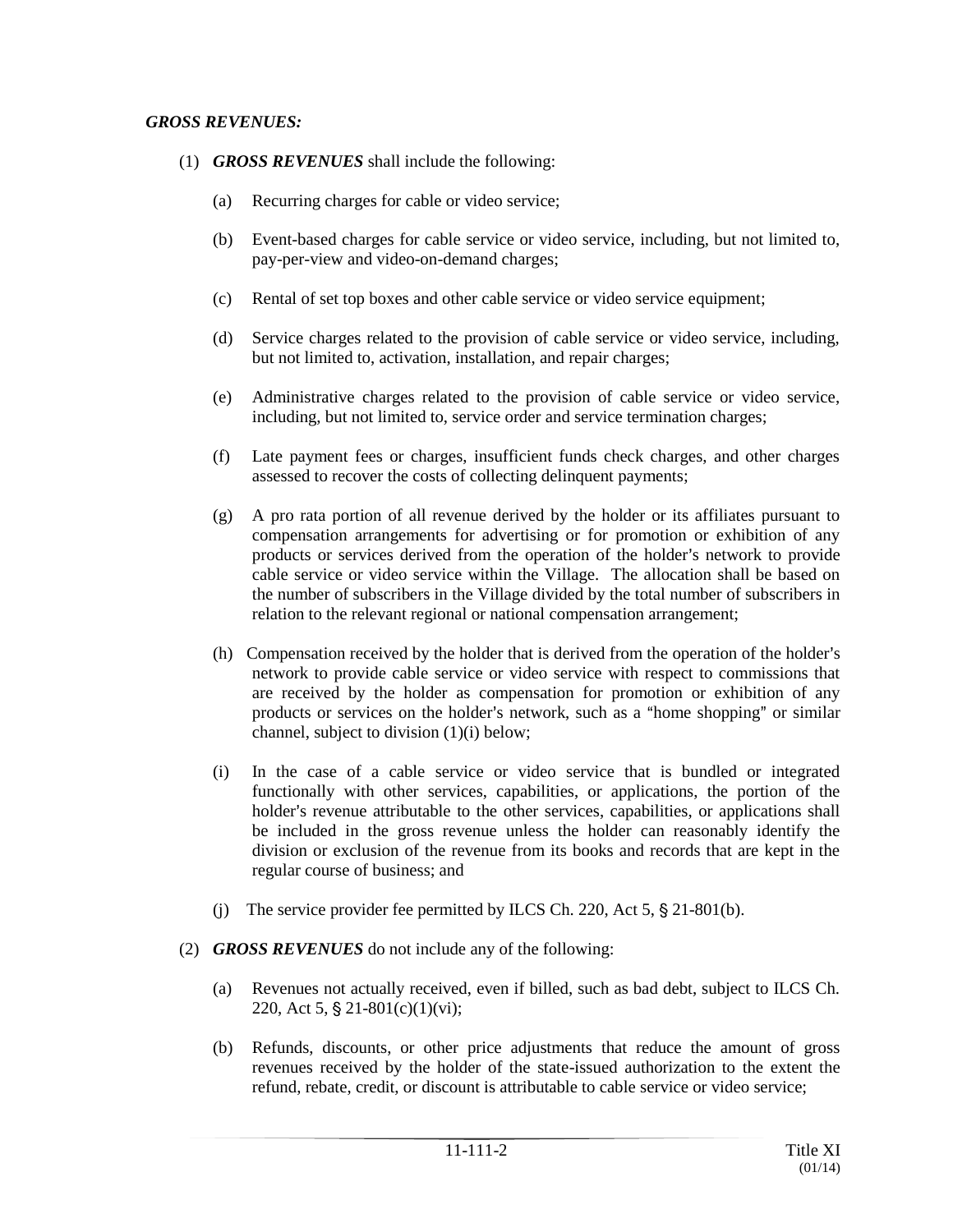- (c) Regardless of whether the services are bundled, packaged, or functionally integrated with cable service or video service, any revenues received from services not classified as cable service or video service, including, without limitation, revenue received from telecommunication services, information services, or the provision of directory or internet advertising, including yellow pages, white pages, banner advertisement, and electronic publishing or any other revenues attributed by the holder to noncable service or nonvideo service in accordance with the holder's books and records and records kept in the regular course of business and any applicable laws, rules, regulations, standards, or orders;
- (d) The sale of cable services or video services for resale in which the purchaser is required to collect the service provider fee from the purchaser's subscribers to the extent the purchaser certifies in writing that it will resell the service within the Village and pay the fee permitted by ILCS Ch. 220, Act 5,  $\S$  21-801(b) with respect to the service;
- (e) Any tax or fee of general applicability imposed upon the subscribers or the transaction by a city, state, federal, or any other governmental entity and collected by the holder of the state-issued authorization and required to be remitted to the taxing entity, including sales and use taxes;
- (f) Security deposits collected from subscribers; and/or
- $(g)$  Amounts paid by subscribers to "home shopping" or similar vendors for merchandise sold through any home shopping channel offered as part of the cable service or video service.
- (3) Revenue of an affiliate of a holder shall be included in the calculation of *GROSS REVENUES* to the extent the treatment of the revenue as revenue of the affiliate rather than the holder has the effect of evading the payment of the fee permitted by ILCS Ch. 220, Act  $5$ ,  $\S$  21-801(b) which would otherwise be paid by the cable service or video service.

*HOLDER.* A person or entity that has received authorization to offer or provide cable or video service from the Commission pursuant to ILCS Ch. 220, Act  $5$ ,  $\S$  21-401.

**SERVICE.** The provision of "cable service" or "video service" to subscribers and the interaction of subscribers with the person or entity that has received authorization to offer or provide cable or video service from the Commission pursuant to ILCS Ch. 220, Act  $5, \S$  21-401.

**SERVICE PROVIDER FEE.** The amount paid under this subchapter and ILCS Ch. 220, Act 5, ' 21-801 by the holder to a Village for the service areas within its territorial jurisdiction.

# *VIDEO SERVICE.*

(1) Video programming and subscriber interaction, if any, that is required for the selection or use of the video programming services, and which is provided through wireline facilities located at least in part in the public right-of-way without regard to delivery technology, including internet protocol technology.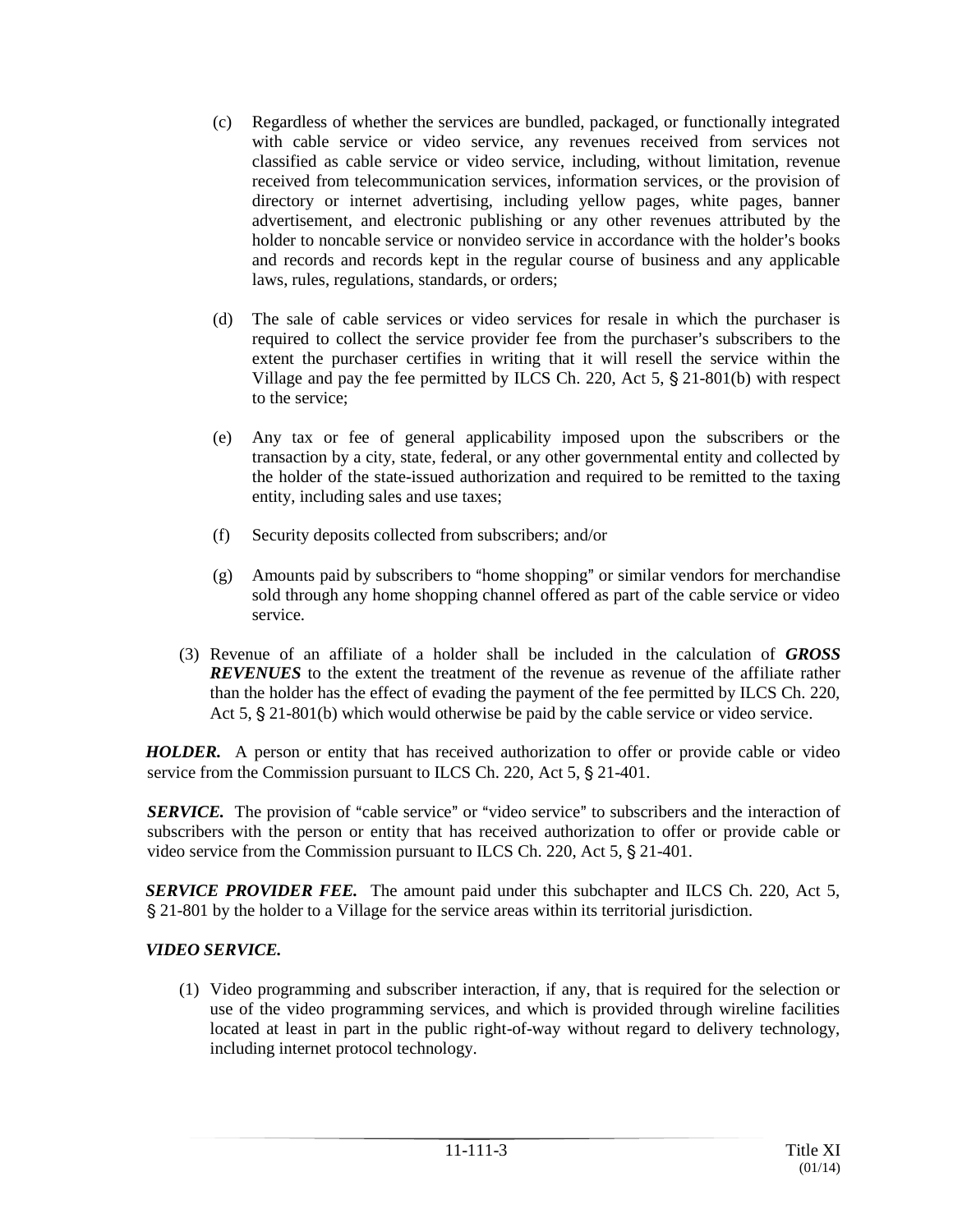(2) This definition does not include any video programming provided by a commercial mobile service provider defined in 47 U.S.C.  $\S 332(d)$  or any video programming provided solely as part of, and via, service that enables users to access content, information, electronic mail, or other services offered over the public internet.

(Ord. 4-3-B, passed 12-5-2007)

#### ' **111.03 FEE IMPOSED.**

- (A) *Generally.* A fee is hereby imposed on any holder providing cable service or video service in the Village.
- (B) *Amount of fee.* The amount of the fee imposed hereby shall be 5% of the holder's gross revenues. The fee can be no greater than the fee paid to the Village by an incumbent cable operator providing cable service.
- (C) *Notice to the Village.* The holder shall notify the Village at least ten days prior to the date on which the holder begins to offer cable service or video service in the Village.
- (D) *Holder's liability*. The holder shall be liable for and pay the service provider fee to the Village. The holder's liability for the fee shall commence on the first day of the calendar month following 30 days after receipt of this subchapter by the holder. This subchapter shall be sent by mail, postage prepaid, to the address listed on the holder's application notice sent pursuant to ILCS Ch. 220, Act  $5, §$  21-401(b)(6).
- (E) *Payment date.* The payment of the service provider fee shall be due on a quarterly basis, 45 days after the close of the calendar quarter. If mailed, the fee is considered paid on the date it is postmarked. Each payment shall include a statement explaining the basis for the calculation of the fee.
- (F) *Exemption.* The fee hereby imposed does not apply to existing cable service or video service providers that have an existing franchise agreement with the Village in which a fee is paid.
- (G) *Credit for other payments.* An incumbent cable operator that elects to terminate an existing agreement pursuant to ILCS Ch. 220, Act 5,  $\S$  21-301(c) with credit for prepaid franchise fees under that agreement may deduct the amount of the credit from the fees that operator owes under division (B) above.

(Ord. 4-3-B, passed 12-5-2007)

## ' **111.04 APPLICABLE PRINCIPLES.**

All determinations and calculations under this subchapter shall be made pursuant to generally accepted accounting principles.

(Ord. 4-3-B, passed 12-5-2007)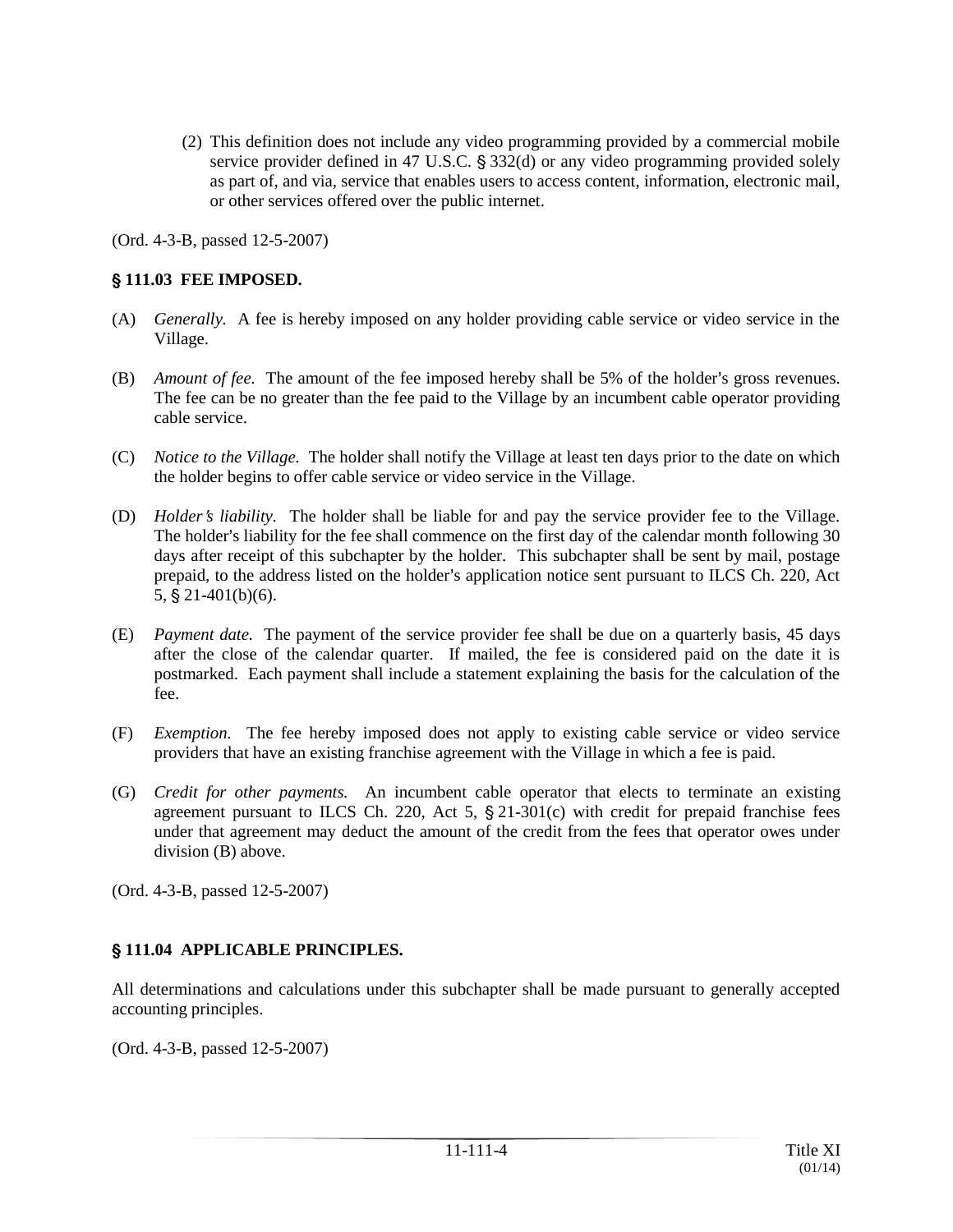#### ' **111.05 NO IMPACT ON OTHER TAXES DUE FROM HOLDER.**

Nothing contained in this subchapter shall be construed to exempt a holder from any tax that is or may later be imposed by the Village, including any tax that is or may later be required to be paid by or through the holder with respect to cable service or video service. A state-issued authorization shall not affect any requirement of the holder with respect to payment of the Village's simplified municipal telecommunications tax or any other tax as it applies to any telephone service provided by the holder. A state-issued authorization shall not affect any requirement of the holder with respect to payment of the local unit of government's 911 or E911 fees, taxes, or charges. (Ord. 4-3-B, passed 12-5-2007)

## ' **111.06 AUDITS OF CABLE/VIDEO SERVICE PROVIDER.**

- (A) *Audit requirement.* The Village will notify the holder of the requirements it imposes on other cable service or video service providers to submit to an audit of its books and records. The holder shall comply with the same requirements the Village imposes on other cable service or video service providers in its jurisdiction to audit the holder's books and records and to recompute any amounts determined to be payable under the requirements of the Village. If all local franchises between the Village and cable operator terminate, the audit requirements shall be those adopted by the Village pursuant to the Local Government Taxpayers' Bill of Rights Act, ILCS Ch. 50, Act 45, §§ 1 *et seq.* No acceptance of amounts remitted should be construed as an accord that the amounts are correct.
- (B) *Additional payments.* Any additional amount due after an audit shall be paid within 30 days after the municipality's submission of an invoice for the sum.

(Ord. 4-3-B, passed 12-5-2007)

## ' **111.07 LATE FEES AND PAYMENTS.**

All fees due and payments which are past due shall be governed by ordinances adopted by this municipality pursuant to the Local Government Taxpayers' Bill of Rights Act, ILCS Ch. 50, Act 45,  $\S$  1 *et seq.*

(Ord. 4-3-B, passed 12-5-2007)

## ' **111.08 EFFECTIVE DATE.**

This subchapter shall be in full force and effect from and after its passage and approval and publication as required by law. (Ord. 4-3-B, passed 12-5-2007)

#### *CABLE AND VIDEO CUSTOMER PROTECTION LAW*

## ' **111.20 FINDINGS.**

(A) The Village has the authority to adopt ordinances and to promulgate rules and regulations that pertain to its government and affairs and that protect the public health, safety, and welfare of its citizens.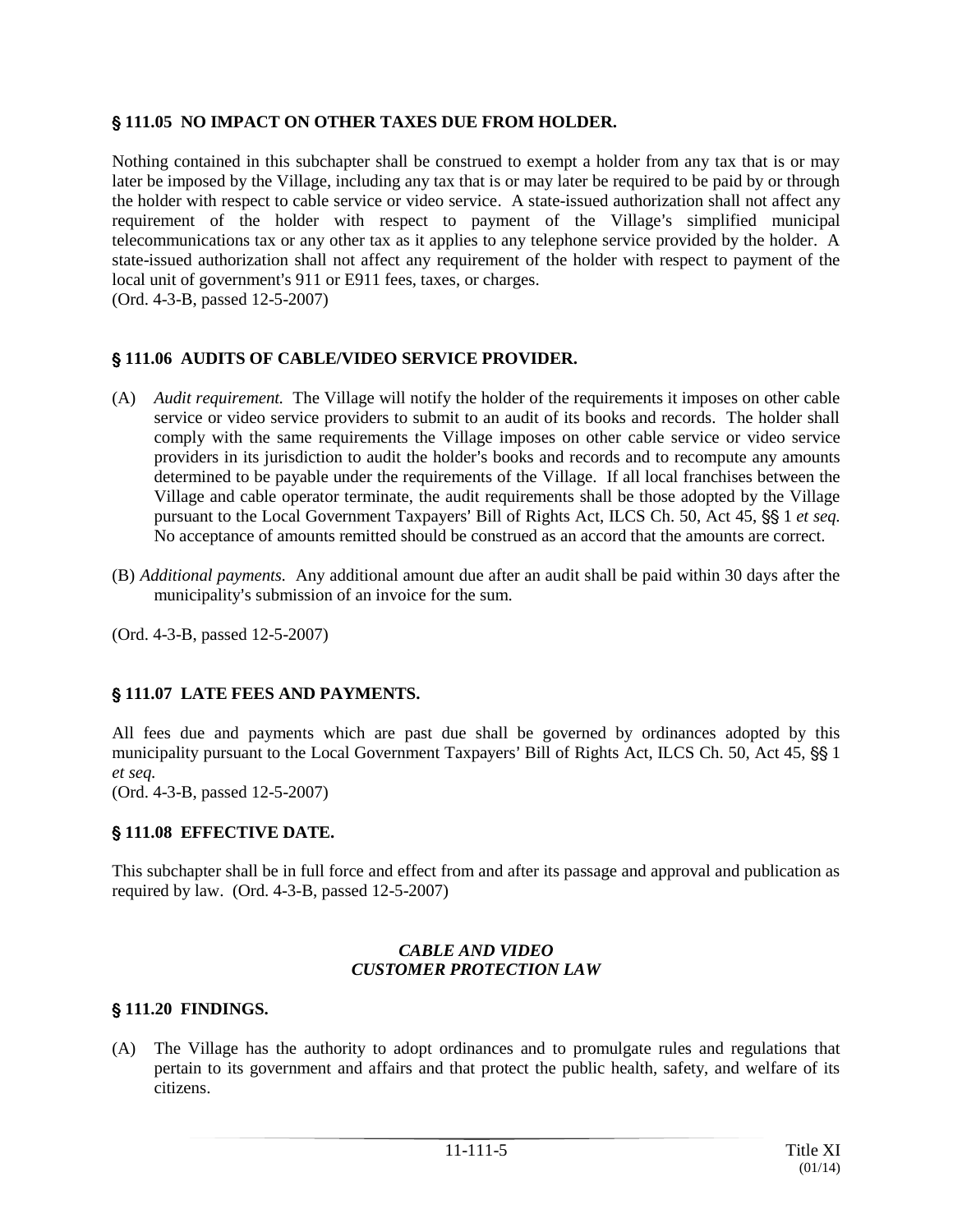- (B) This subchapter is adopted pursuant to the Cable and Video Customer Protection Law, being ILCS Ch. 220, Act 5,  $\S$  22-501, authorizing a Village to enforce all of the customer service and privacy protection standards of the section.
- (C) The Village desires to enforce the customer service and privacy protection standards with respect to complaints received from residents as provided by the Cable and Video Customer Protection Law.

(Ord. 4-3-C, passed 12-5-2007)

## ' **111.21 CUSTOMER SERVICE AND PRIVACY PROTECTION LAW.**

- (A) *Adoption.* The regulations of ILCS Ch. 220, Act 5, § 22-501, are hereby adopted by reference and made applicable to the cable or video providers offering services within the Village's boundaries.
- (B) *Amendments.* Any amendment to the Cable and Video Customer Protection Law that becomes effective after the effective date of this subchapter shall be incorporated into this subchapter by reference and shall be applicable to cable or video providers offering services within the municipality's boundaries. However, any amendment that makes its provisions optional for adoption by municipalities shall not be incorporated into this subchapter by reference without formal action by the corporate authorities of the Village.

(Ord. 4-3-C, passed 12-5-2007)

## ' **111.22 ENFORCEMENT.**

The Village does hereby, pursuant to law, declare its intent to enforce all of the customer service and privacy protection standards of the Cable and Video Customer Protection Law with respect to complaints received from residents within the Village.

(Ord. 4-3-C, passed 12-5-2007) Penalty, see § 111.99

# ' **111.23 CUSTOMER CREDITS.**

The Village hereby adopts the schedule of customer credits for violations. Those credits shall be as provided for in the provisions of ILCS Ch. 220, Act 5,  $\S$  22-501(s) and applied on the statement issued to the customer for the next billing cycle following the violation or following the discovery of the violation. The cable or video provider is responsible for providing the credits and the customer is under no obligation to request the credit.

(Ord. 4-3-C, passed 12-5-2007)

# ' **111.24 EFFECTIVE DATE.**

This subchapter shall be in full force and effect from and after its passage and approval and publication as required by law. The provisions of this subchapter as to incumbent cable operators take effect 1-1-2008. (Ord. 4-3-C, passed 12-5-2007)